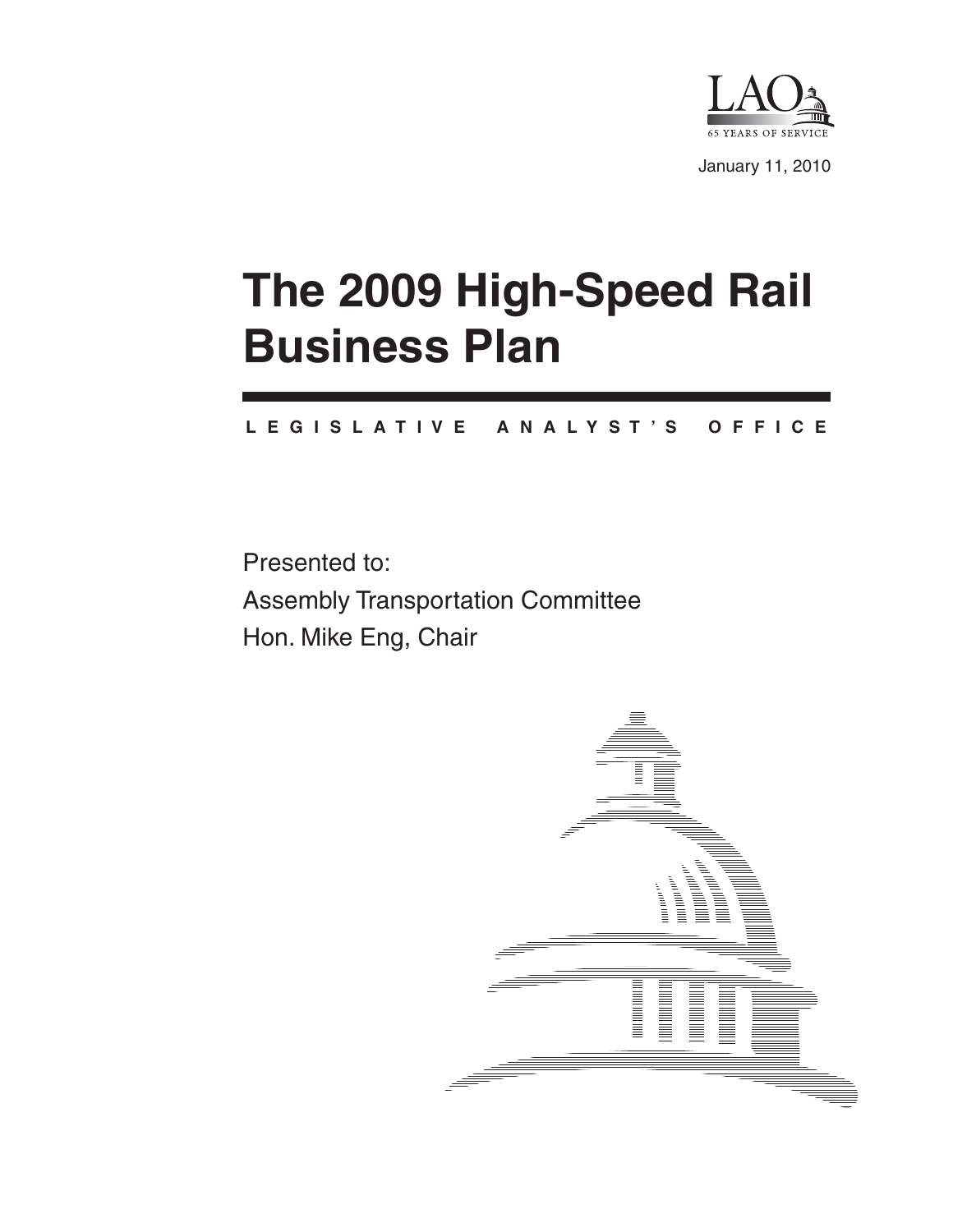

# **2008 High-Speed Rail Business Plan**

 *Requirement.* Chapter 267, Statutes of 2008 (AB 3034, Galgiani), required the High-Speed Rail Authority to submit a business plan for the high-speed train system to the Legislature by September 1, 2008. The plan was released on November 7, 2008.



*Plan Lacked Specifics.* Information provided in the plan was very general and did not provide specifics that are included in typical business plans. The figure below summarizes our review of the 2008 plan. (See *2009-10 Budget Analysis Series: Transportation*, page TR-47.)

| 2008 Business Plan Fails to Provide Many Details                                                         |                                                                                                                                             |  |
|----------------------------------------------------------------------------------------------------------|---------------------------------------------------------------------------------------------------------------------------------------------|--|
| <b>Statutory Requirements</b>                                                                            | <b>Sample of Missing Details</b>                                                                                                            |  |
| Description of the anticipated system                                                                    | • What are the expected service levels, by segment?<br>• What is the assumed train capacity?                                                |  |
| Forecast of patronage, operating, and capital costs $\bullet$ How are the ridership estimates projected? | • What is the operating break-even point?<br>• How will costs be distributed by route segment?                                              |  |
| Estimate of necessary federal, state, and local funds • How would funds be secured?                      | • What level of confidence is there for receiving each type of funding?                                                                     |  |
| Proposed construction timeline for each segment                                                          | • What is the proposed schedule, by segment, for completing design/<br>environmental clearance?<br>• For beginning/completing construction? |  |
| Discussion of risks and mitigation strategies                                                            | • How would each type of risk impact the project?<br>• What specific mitigation strategies are planned to be deployed?                      |  |

#### LEGISLATIVE ANALYST'S OFFICE 1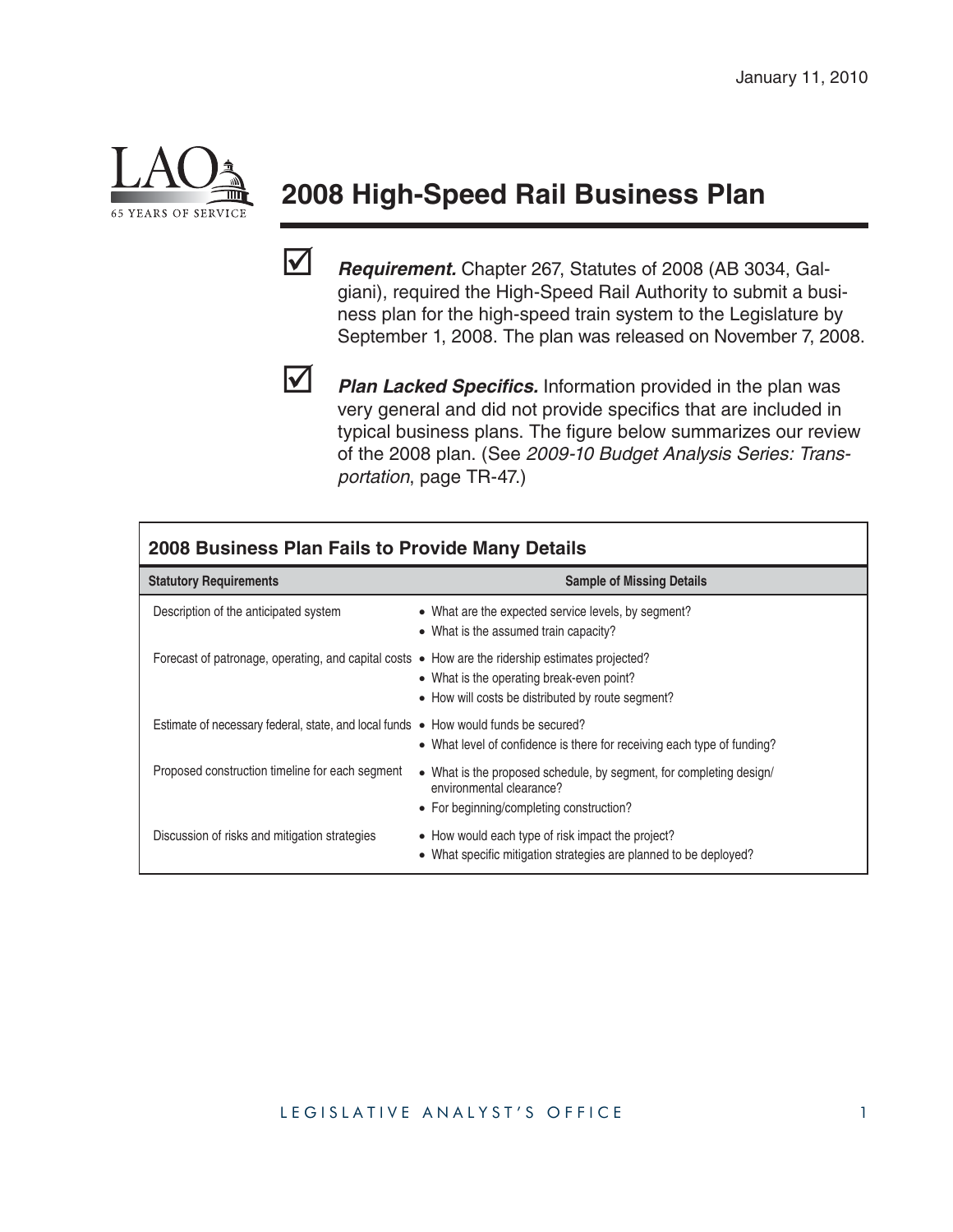

### **2009-10 Budget Requires Business Plan Revision**

**2009-10 Budget Requirement.** The current year budget directed the authority to submit a revised business plan to the Joint Legislative Budget Committee by December 15, 2009.



**1 Required Elements.** The revised plan must include, at a minimum:

- A plan for a community outreach component to cities, towns, and neighborhoods affected by the project.
- **Further system details, such as route selection and alterna**tive alignment considerations.
- A thorough discussion describing the steps being pursued to secure financing.
- A working timeline with specific, achievable project milestones.
- The strategies the authority would pursue to mitigate different risks and threats.
- Additional information related to funding, project development schedule, proposed levels of service, ridership, capacity, operational plans, cost, private investment strategies, staffing, and a history of expenditures and accomplishments to date.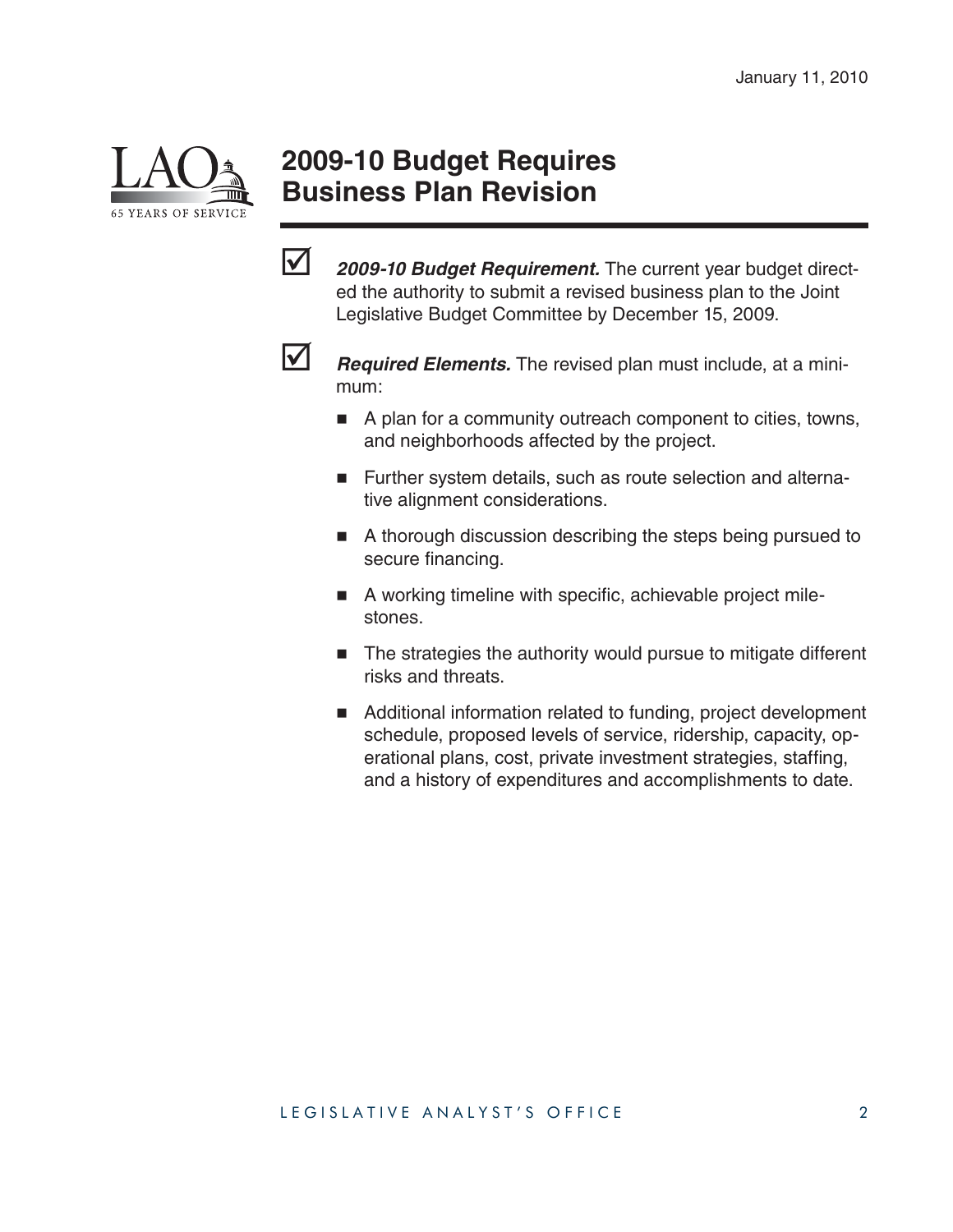

## **Revised Business Plan Improved**



 *Revised Plan More Informative in Some Areas.* The revised plan includes at least some description of all the elements required by the 2009-10 budget. The plan also provides more information than the previous version in certain areas.

- **Community Outreach.** Though the authority only recently obtained their public relations consultant, the plan contains a summary description of a community outreach plan.
- **B** System Details. The plan includes:
	- General route selection and various alternative alignments.
	- Updated cost estimates using year-of-expenditure dollars.
	- Forecasted ridership, revenues, and proposed levels of service.
	- Projected operating and equipment replacement costs.
- **Funding.** Descriptions of various types of financing available and possible funding sources for the project are included.
- **Authority Operations.** The plan provides a short discussion of necessary future staffing for the authority as well as historic levels of funding.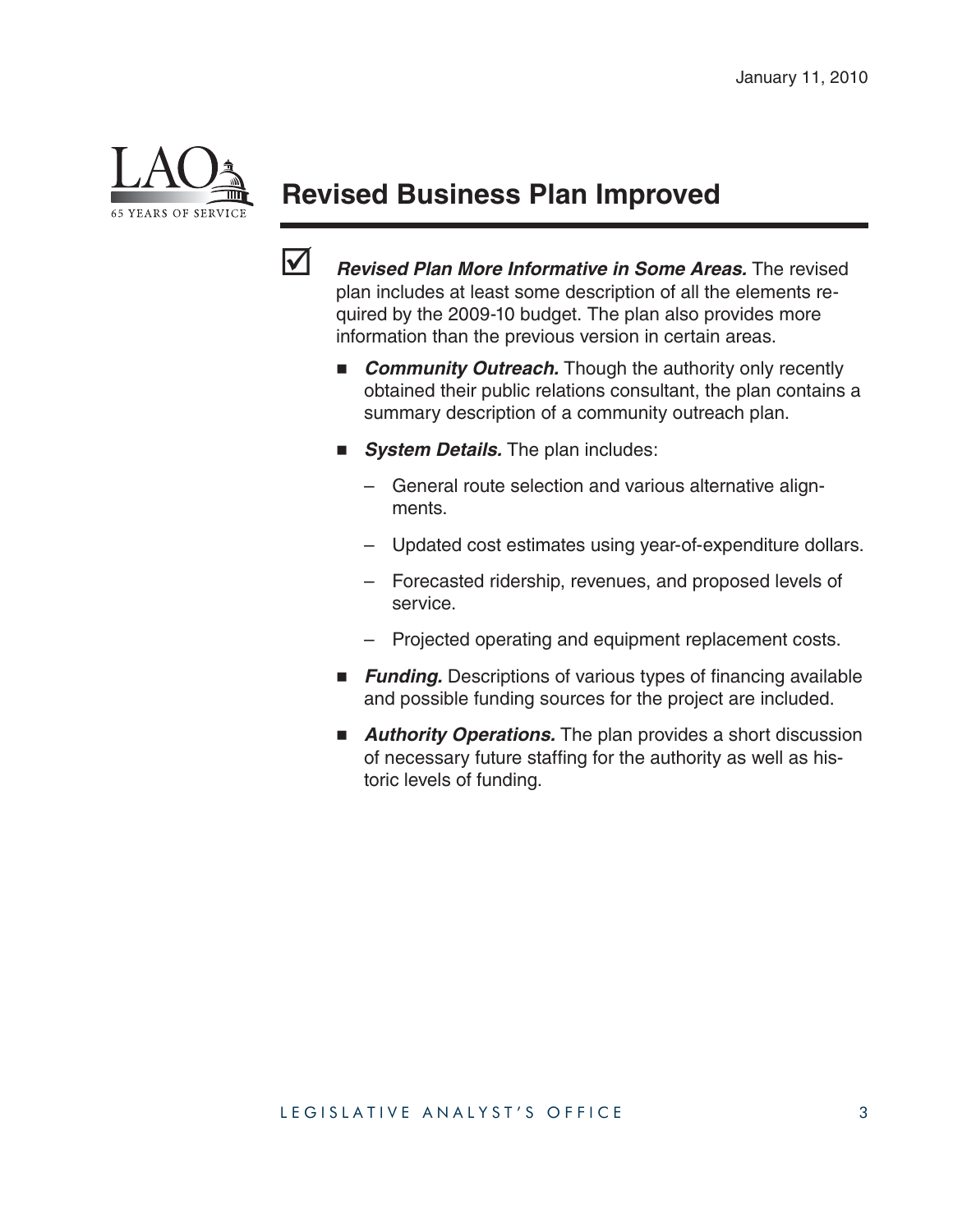

# **Some Significant Details Still Missing**

 *Inadequate and Incomplete Discussion of Risk.* The plan's discussion of risk management is significantly inadequate, lacking any description of mitigation processes or detailed consideration of many key types of risk.



 *Uninformative Timeline.* Few deliverables or milestones are identified in the plan against which progress can be measured. Also, inconsistencies in the proposed order of events create some uncertainty.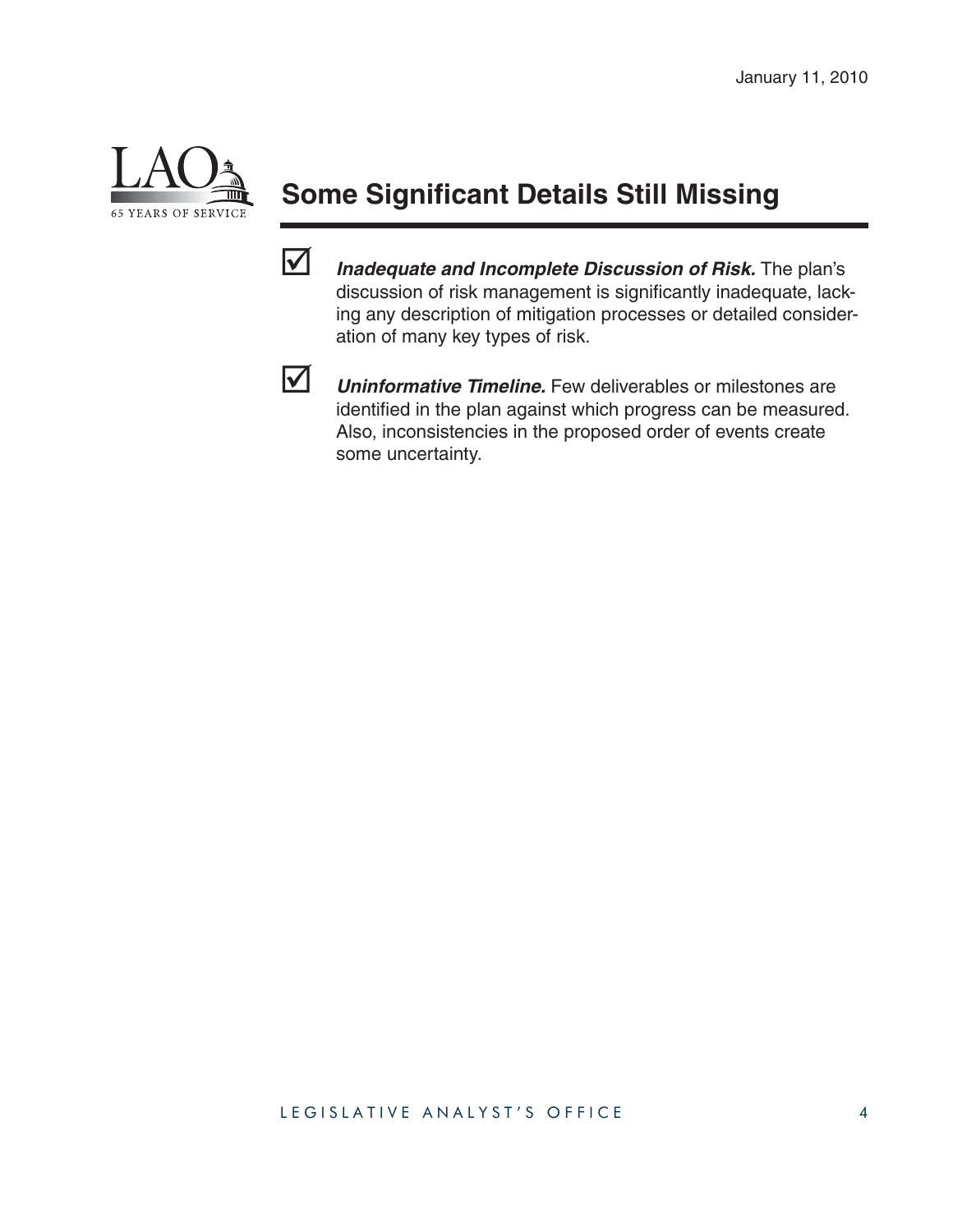

### **Risk Discussion Incomplete and Inadequate**



 *No Risk Management Strategy.* The plan contains no discussion of the authority's plans or processes to (1) identify potential threats or (2) manage, respond, and mitigate those threats. The plan only states that the authority "believes it is aware of all existing threats and is taking the appropriate steps to prevent or mitigate those threats."



**V** *Unknown Confidence in Projections.* The plan does not provide any numerical ranges nor confidence intervals for projections contained in the plan (such as cost, revenues, or ridership). Without this information, the risk of not realizing the forecasted ridership, revenues, or costs is unknown.



 *Inadequate Discussion of Key Types of Risks.* The plan contains no detailed discussions or consideration of even the most significant risks to the project, such as ridership and funding.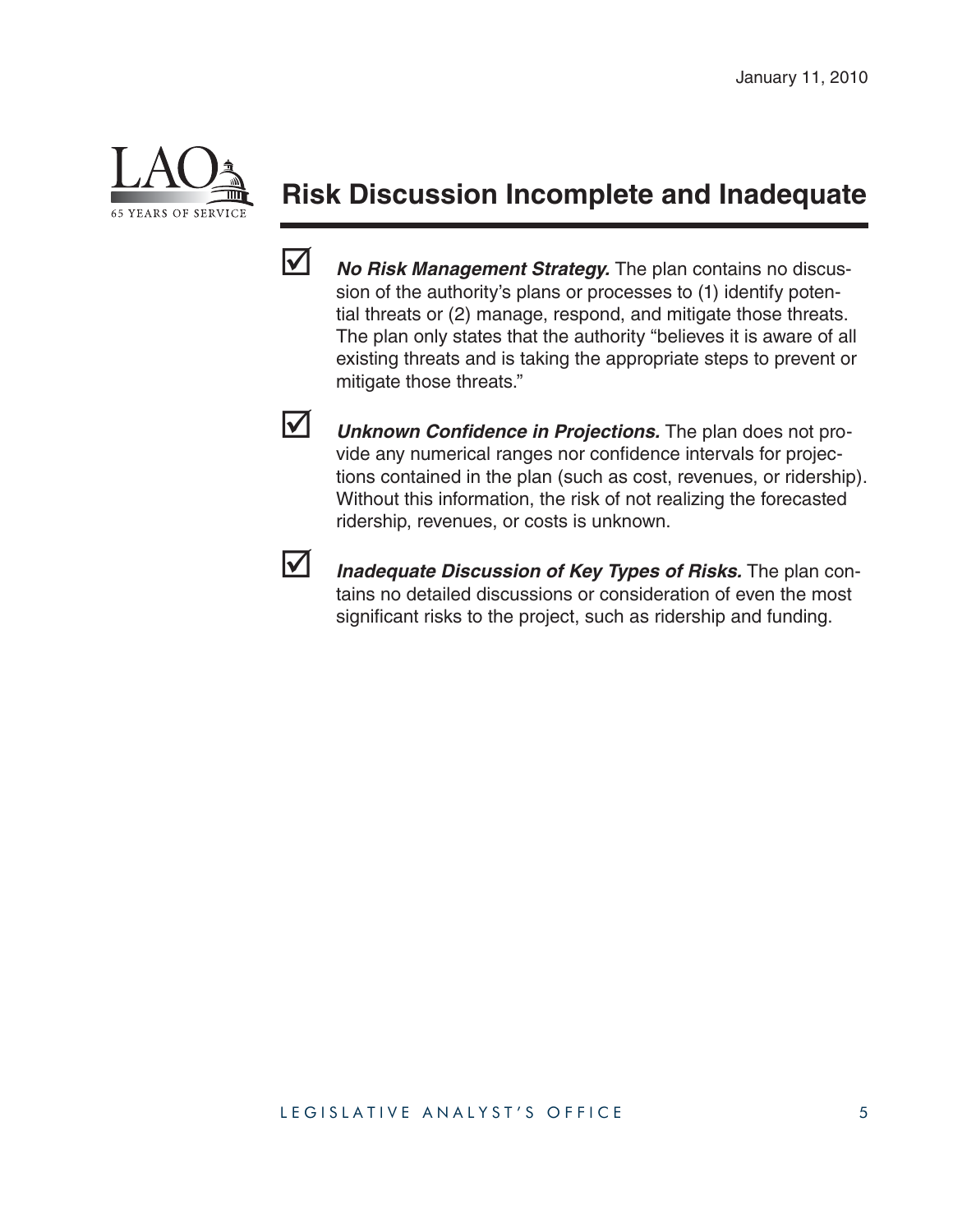

# **Discussion of Risk–Two Examples**

*Ridership Risk.* The plan addresses the risk of incorrectly forecasted ridership with one sentence, stating the risk "would be mitigated by policies that continue to draw people to reside in California and encourage high-speed rail as an alternative mode of transportation."



**Funding Risks.** The plan identifies the following types of financial risks, and how these risks would be addressed:

- **F** Credit Approval Risk. To avoid the risk of failing to win credit approval from investors, the authority's strategy is "to clearly communicate the project and obtain up-to-date feedback."
- **Diamage 1 Diama Propel is a Tana Propel and The Price of The Propel and Propel and Price of Price 10 Propel and Pri** kets shut down and stop lending, the authority "has to continually monitor the market and develop strong back-up strategies such as project segmentation."
- **Government Funding Risk.** The authority plans to avoid the risk that governments are not able to follow through on their commitments "by carefully assessing how each government funding source affects the build-out of each segment."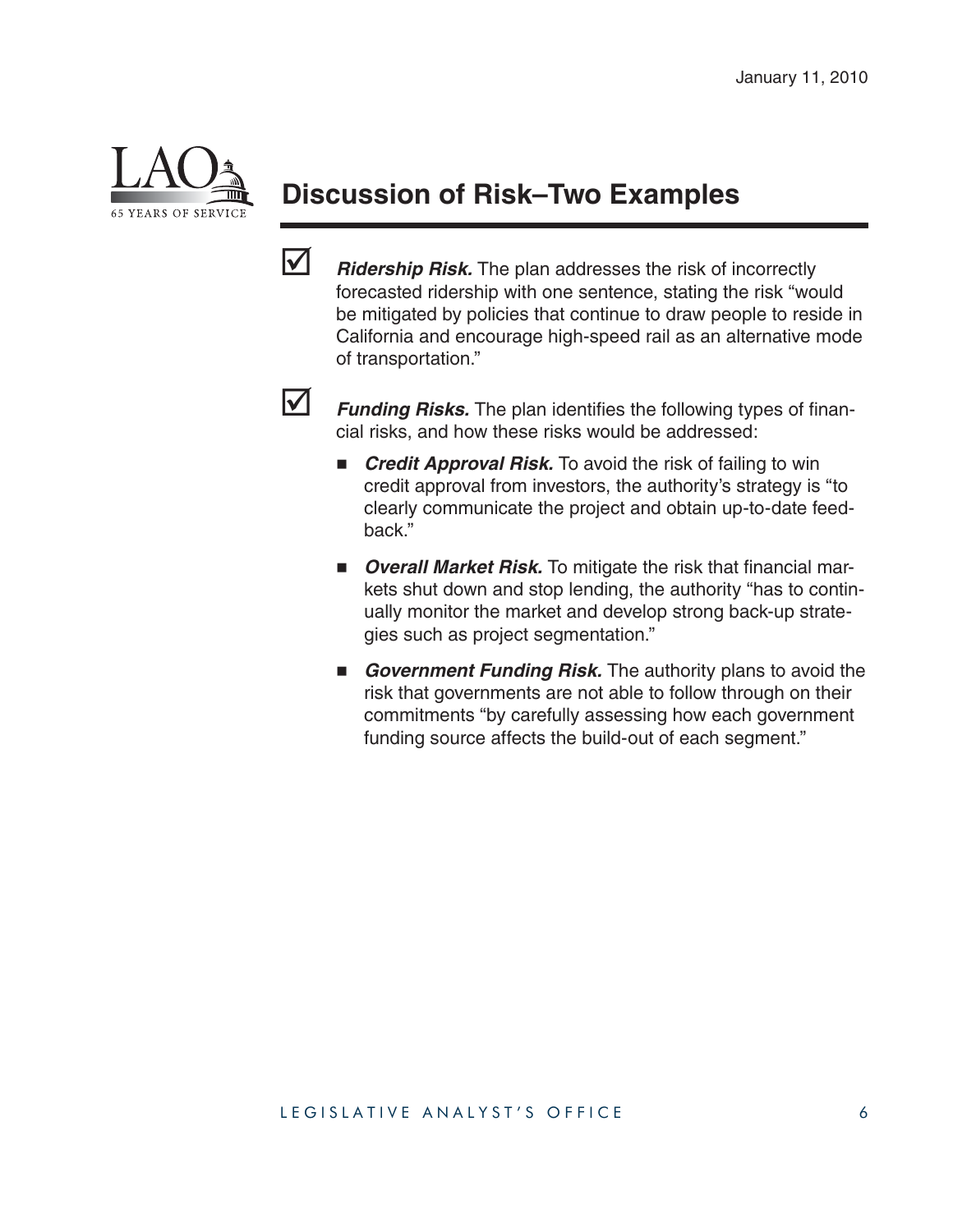

#### **Timelines Very General and Potentially Inconsistent**



 *Uninformative Timeline.* The program management and project delivery timelines contained in the plan are very general and provide little opportunity for increased accountability. There are few deliverables or milestones included against which progress can be measured.



 *Inconsistent Order of Events.* Because the timelines in the plan are so general, it is unclear in what order various events will occur. For example, regulatory approvals are expected by 2018 but procurement is scheduled to be complete by 2014. This could mean the train technology and rolling stock will be procured before regulatory agencies approve their use.